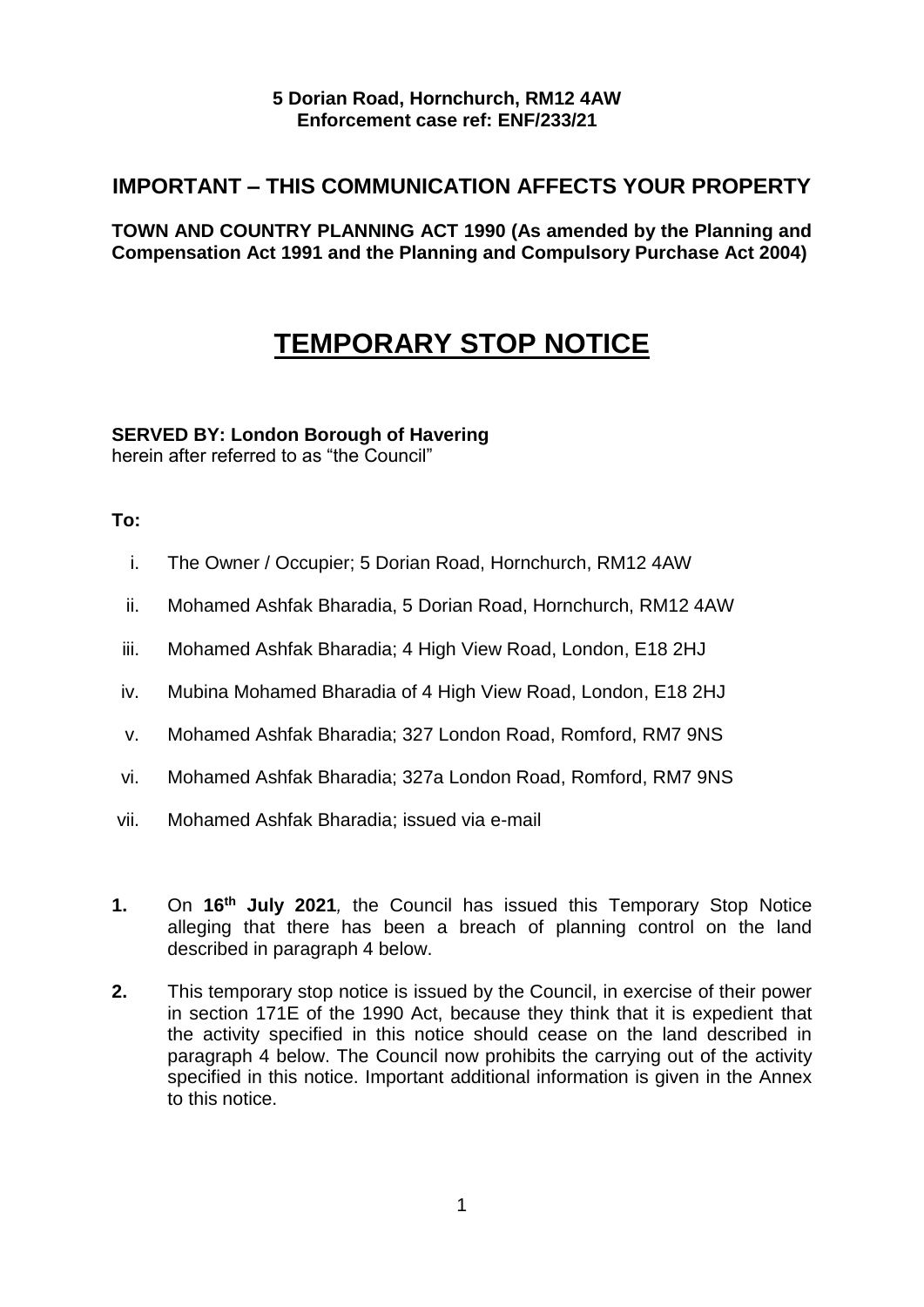## **3. THE REASONS FOR ISSUING THIS NOTICE**

 It appears to the Council that the breaches of planning control illustrated below have occurred within the last four years:

 Without planning permission, the carrying out of Development and / or building works on the land outlined in black on the attached plan, including the demolition of an existing building, and the construction of a new building.

## **4. THE LAND TO WHICH THIS NOTICE RELATES**

5 Dorian Road, Hornchurch, RM12 4AW

The land subject to this notice is shown edged black on the attached plan.

# **5. THE ACTIVITY TO WHICH THIS NOTICE RELATES**

Building works and engineering operations on the Land.

## **6. WHAT YOU ARE REQUIRED TO DO**

1) To cease all building work and engineering operations.

# **7. WHEN THIS NOTICE TAKES EFFECT**

 This notice takes effect on **16th July 2021** when all the activity specified in this notice shall cease. This notice will cease to have effect on **13th August 2021.** 

Dated: 26th July 2021 2021

Parid Coline

Sianed: David Colwill Team Leader, Planning Enforcement

 On behalf of: London Borough of Havering, Mercury House, Mercury Gardens, Romford, RM1 3SL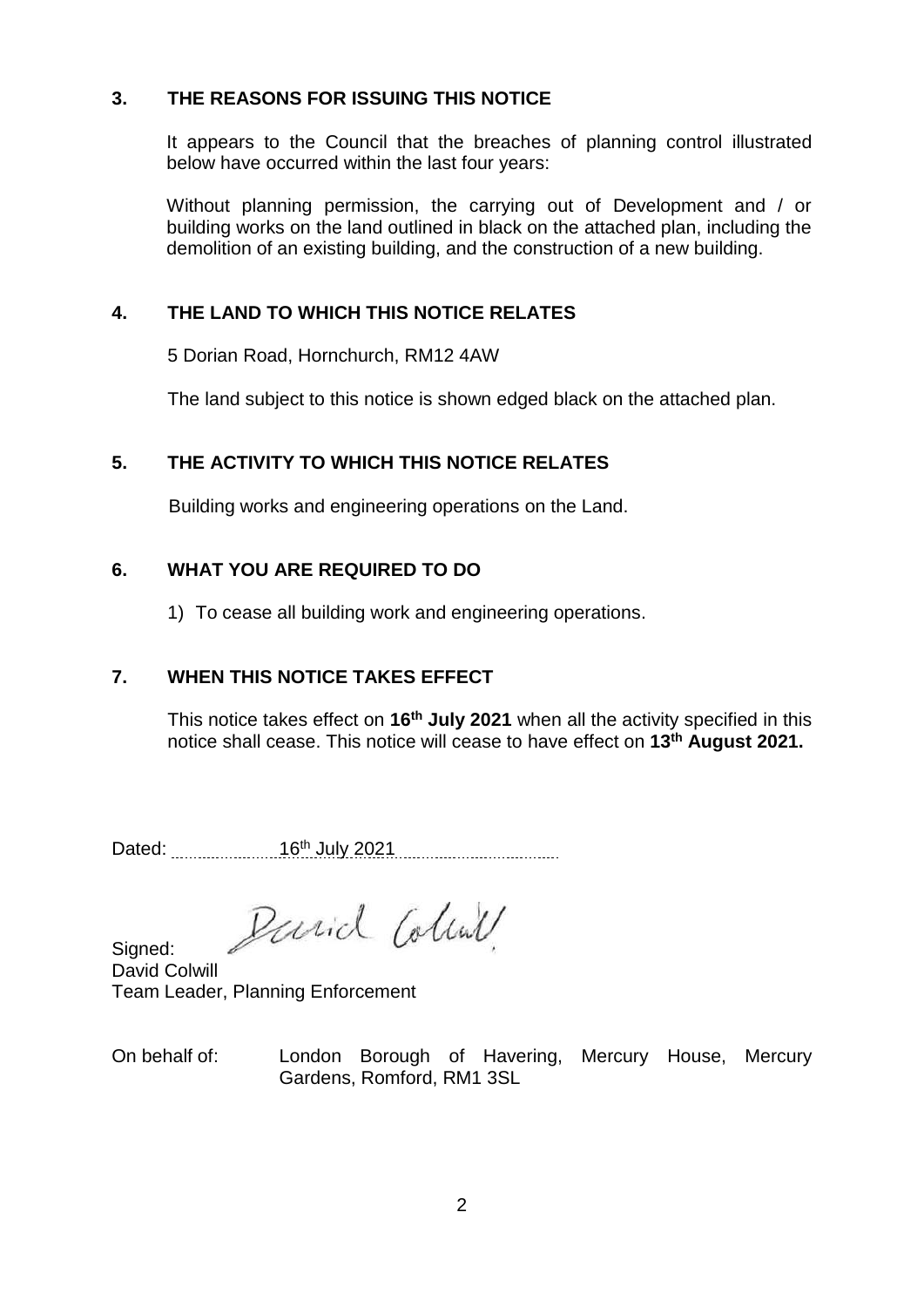# **ANNEXE**

#### **WARNING THIS NOTICE TAKES EFFECT ON THE DATE SPECIFIED IN PARAGRAPH 7.**

### **THERE IS NO RIGHT OF APPEAL TO THE FIRST SECRETARY OF STATE AGAINST THIS NOTICE.**

 It is an offence to contravene a temporary stop notice after a site notice has been displayed or the temporary stop notice has been served on you (Section 171G of the 1990 Act). If you then fail to comply with the temporary stop notice you will be at risk of **immediate prosecution** in the Magistrates' Court, for which the maximum penalty is unlimited on summary conviction for a first offence and for any subsequent offence. The fine on conviction on indictment is unlimited. If you are in any doubt about what this notice requires you to do, you should get in touch **immediately** with **Sam Cadman, Planning Enforcement Officer**, Mercury House, Romford, RM1 3SL, **01708 433 758**. If you need independent advice about this notice, you are advised to contact urgently a lawyer, planning consultant or other professional adviser specialising in planning matters. If you wish to contest the validity of the notice, you may only do so by an application to the High Court for judicial review.

#### **S.171G. Temporary stop notice: offences**

- (1) A person commits an offence if he contravenes a temporary stop notice– (a) which has been served on him, or (b) a copy of which has been displayed in accordance with section 171E(5).
- (2) Contravention of a temporary stop notice includes causing or permitting the contravention of the notice.
- (3) An offence under this section may be charged by reference to a day or a longer period.
- (4) A person may be convicted of more than one such offence in relation to the same temporary stop notice by reference to different days or periods of time.
- (5) A person does not commit an offence under this section if he proves– (a) that the temporary stop notice was not served on him, and (b) that he did not know, and could not reasonably have been expected to know, of its existence.
- (6) A person convicted of an offence under this section is liable– (b) on conviction on indictment, to a fine. (a) on summary conviction, to an unlimited fine;
- to any financial benefit, which has accrued or has appeared to accrue to the (7) In determining the amount of the fine, the court must have regard in particular person convicted in consequence of the offence.